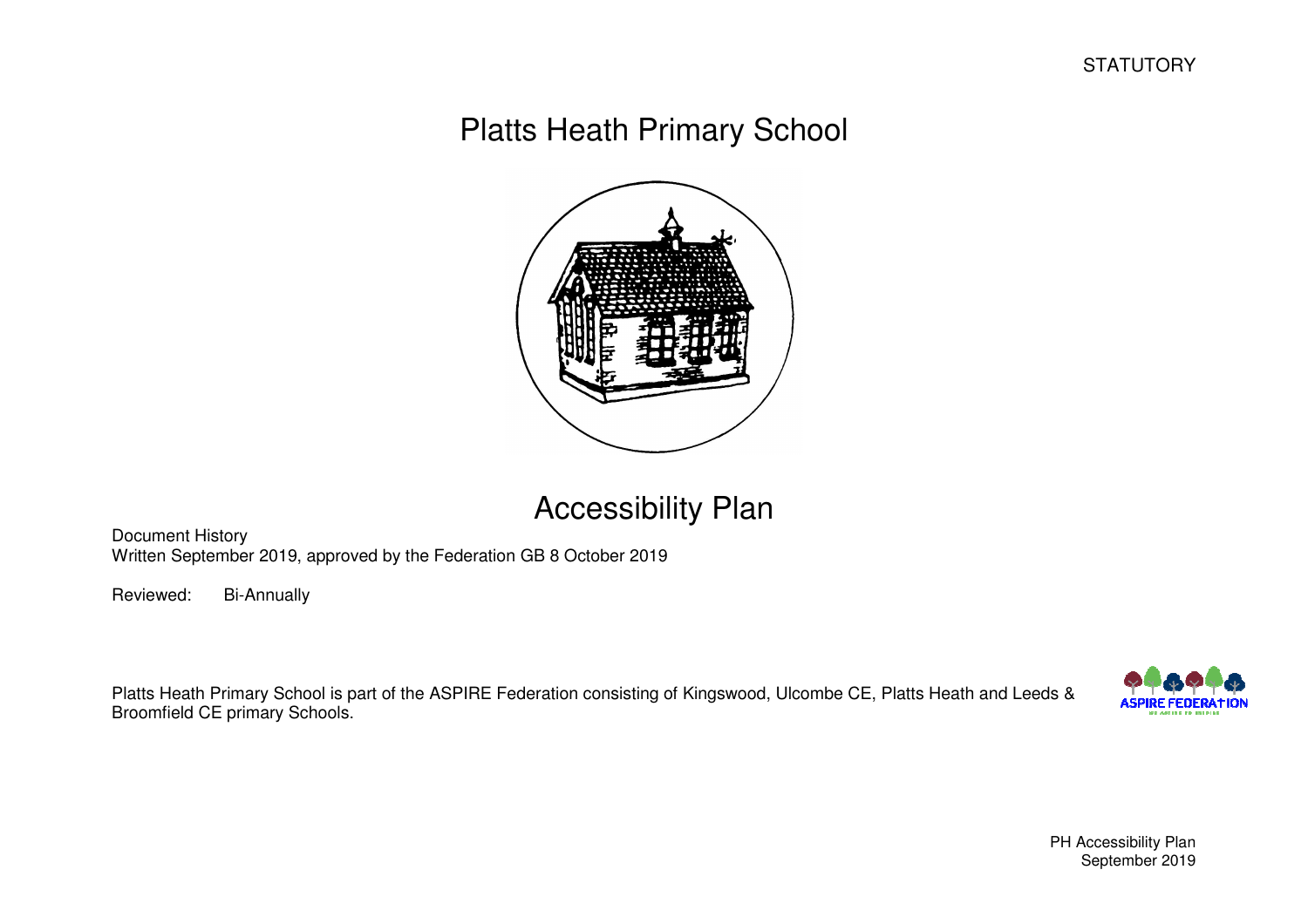#### **FOCUS: ACCESSIBILITY - Providing Information**

| <b>Action</b>                                                                                             | <b>Strategies</b>                                                                                                                                                                                                                                                                                                   | Resources: training, staff<br>development, supply costs,<br>equipment, materials etc.                                                                                                                      | <b>Financial</b><br>implication | <b>Time</b><br>Plan | <b>Monitoring</b><br>(Who? How?<br>When?)                                                      | <b>Success</b><br><b>Criteria</b>                     |
|-----------------------------------------------------------------------------------------------------------|---------------------------------------------------------------------------------------------------------------------------------------------------------------------------------------------------------------------------------------------------------------------------------------------------------------------|------------------------------------------------------------------------------------------------------------------------------------------------------------------------------------------------------------|---------------------------------|---------------------|------------------------------------------------------------------------------------------------|-------------------------------------------------------|
| Improve the delivery of<br>information to groups<br>that is user friendly for<br>people with disabilities | Make signs etc. more pictorial<br>Use photographs of activities<br>Differentiated curriculum activities<br>e.g. information provided on audio<br>tape, computer programmes with<br>visual effects/sound. Large Print.                                                                                               | Advice from<br>Physical/Sensory/Language&<br>Communication/Traveller<br>Support agencies<br>Non LEA providers (e.g.<br>Support groups such as The<br><b>Autistic Society)</b><br>Different learning styles | £100                            | Ongoing             | Governors<br>through<br>classroom/<br>school visits                                            | <b>Strategies</b><br>observed                         |
| Develop resources<br>across the school that<br>can support children<br>and parents with<br>disabilities   | Information given to parent e.g.<br>newsletter in big print/audio<br>version                                                                                                                                                                                                                                        | Attend LIFT meetings for<br>advice and work with Disability<br>'LIFT ' Group Officer                                                                                                                       | £200                            | ongoing             | Governors<br>through<br>monitoring                                                             | Evidence on<br>website/ in<br>information<br>received |
| Communication with<br>parents                                                                             | Use Newsletter to raise<br>awareness<br>Be proactive in communication<br>with parents to support<br>home/school partnership<br><b>Parent Meetings</b><br>Use of sharing/class assemblies<br>Use of text message service<br>Use of letters to parents<br>Staff availability in playground<br>before and after school | Induction of new staff                                                                                                                                                                                     | £100                            | Ongoing             | Questionnaire/w<br>ritten/ supported<br>to parents<br>annually to<br>inform SIP -<br>Governors | Articles in<br>Newsletter,<br>meetings for<br>parents |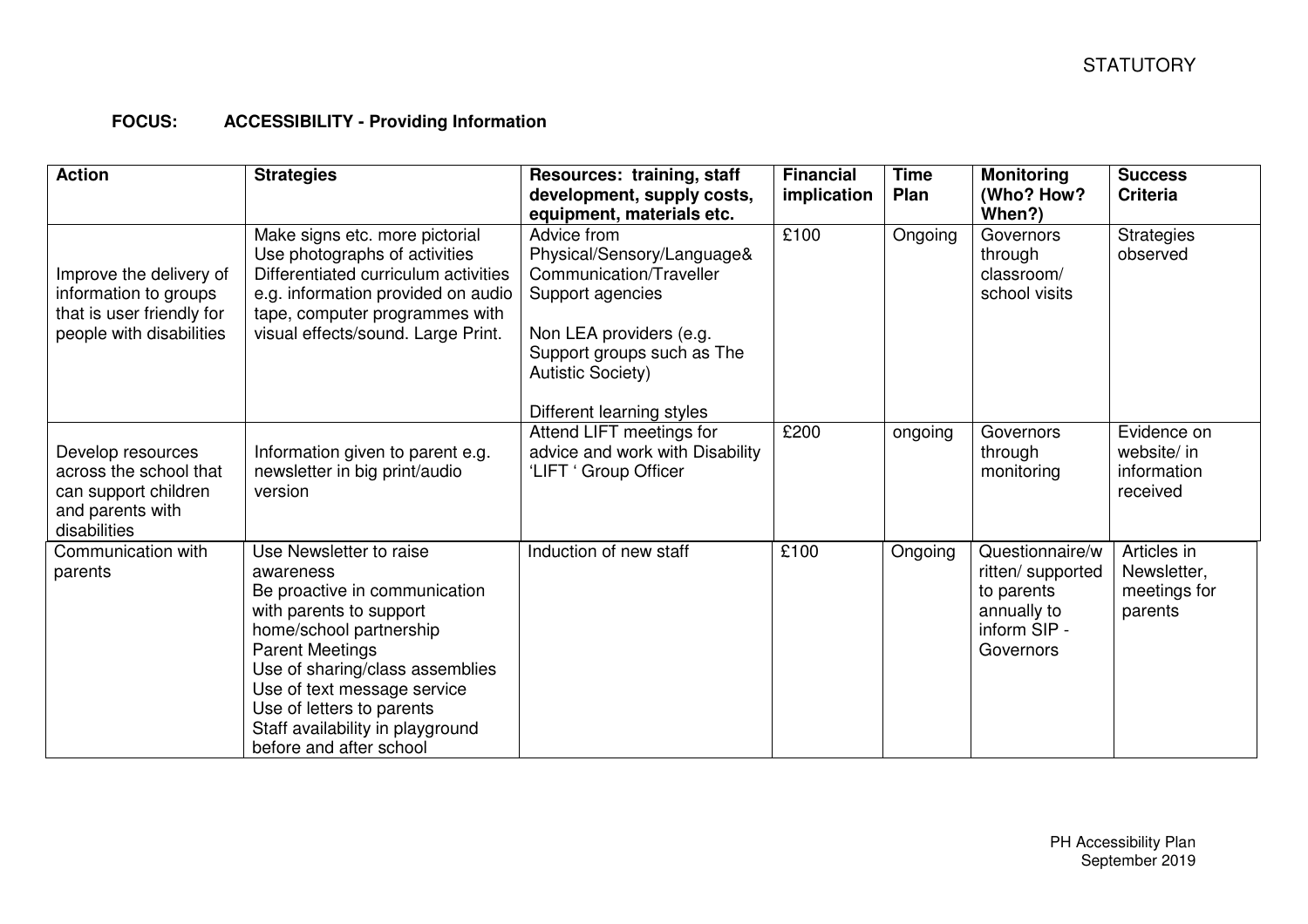#### **FOCUS: ACCESSIBILITY – Physical Environment**

| <b>Action</b>                                                                     | <b>Strategies</b>                                                                                        | Resources: training, staff<br>development, supply costs,<br>equipment, materials etc. | <b>Financial</b><br>implicatio<br>ns | <b>Time Plan</b>                                       | <b>Monitoring</b><br>(Who? How?<br>When?) | <b>Success</b><br><b>Criteria</b>               |
|-----------------------------------------------------------------------------------|----------------------------------------------------------------------------------------------------------|---------------------------------------------------------------------------------------|--------------------------------------|--------------------------------------------------------|-------------------------------------------|-------------------------------------------------|
| Provide ramps to main<br>classroom block - can<br>be accessed from other<br>areas | When planning additional or<br>replacement accommodation<br>give due consideration to<br>ramped entrance | Cost of building work                                                                 | Unknown                              | Unknown                                                | Finance/Premis<br>es committee            | Ramped access<br>to building from<br>both sides |
| Provide shower facility                                                           | When planning additional or<br>replacement accommodation<br>give due consideration to<br>shower facility | Cost of building work                                                                 | Unknown                              | Unknown                                                | Finance/Premis<br>es committee            | Shower facility in<br>place                     |
| Plan emergency<br>evacuation of premises<br>for people with<br>disabilities       | Consult with appropriate<br>agencies                                                                     | Time                                                                                  | Unknown                              | <b>Review with</b><br>emergency<br>procedure<br>policy | <b>H&amp;S Governor</b>                   | Plan in place                                   |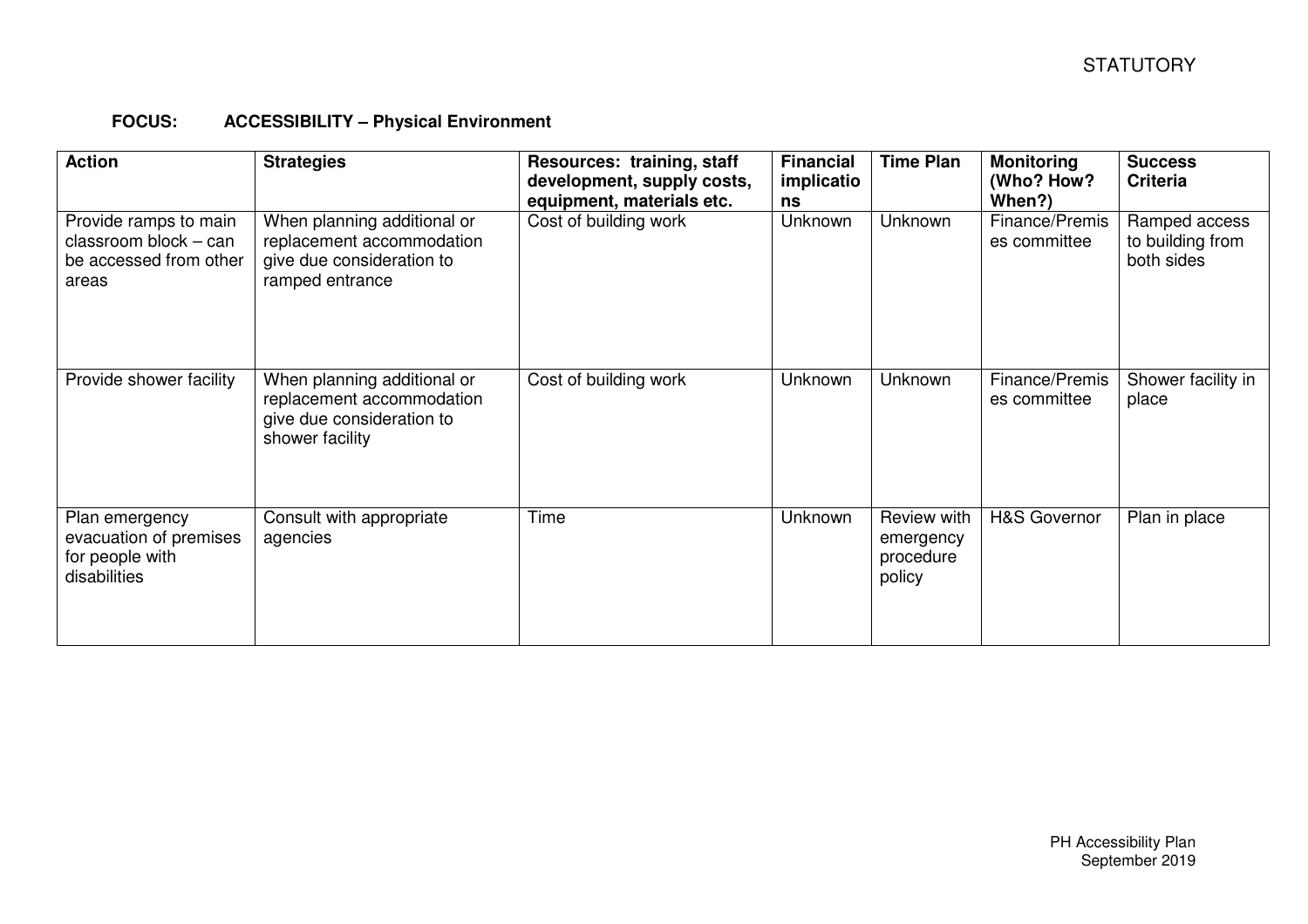### **FOCUS: ACCESSIBILITY – Curriculum Access**

| <b>Action</b>                                                                                                               | <b>Strategies</b>                                                                                                                                                | Resources: training,<br>staff development,<br>supply costs,<br>equipment, materials<br>etc.        | <b>Financial</b><br>implications | <b>Time Plan</b> | <b>Monitoring</b><br>(Who?<br>How?<br>When?) | <b>Success Criteria</b>                                                     |
|-----------------------------------------------------------------------------------------------------------------------------|------------------------------------------------------------------------------------------------------------------------------------------------------------------|----------------------------------------------------------------------------------------------------|----------------------------------|------------------|----------------------------------------------|-----------------------------------------------------------------------------|
| Attend LIFT meetings<br>for support and advice<br>in reviewing the needs<br>of children and to gain<br>other agency support | Identification of need by SENCO<br>Complete relevant forms to aid<br>gaining HNF to support children<br>Links made with other agencies<br>and Early Help Support | SENCO to maintain                                                                                  | N/A                              | Ongoing          | <b>SENCO</b>                                 | HNF agreed<br>Other agency<br>support provides<br>support when<br>needed    |
| Further develop<br>differentiation by<br>considering different<br>learning styles                                           | Staff training - collaborate with<br><b>ASPIRE</b><br>Audit expertise within ASPIRE.                                                                             | Time for staff<br>development/training                                                             | N/A                              | Ongoing          | Governing<br>Body                            | Knowledge of<br>different learning<br>styles evidenced in<br>class planning |
| Maintain level of<br>relevant training to<br>teaching & non<br>teaching staff                                               | Identification of need by SENCO                                                                                                                                  | Access training                                                                                    | Course<br>fees/supply<br>cover   | Ongoing          | <b>SENCO</b>                                 | Staff expertise<br>matches need                                             |
|                                                                                                                             | Work with Pre-School and<br>Secondary Staff on transfer<br>information                                                                                           | HT/staff time                                                                                      | Release time<br>for staff        | Summer<br>term-  | <b>HoS</b>                                   | Transfer<br>information<br>available to YR<br>teacher/SENCO                 |
| Behaviour Management                                                                                                        | Use of zoned areas and quiet<br>calm area.<br>Include a friendship area for those<br>children alone at playtimes                                                 | Maintain Staffing levels at<br>lunchtime<br>Co-ordinator/ staff training<br>Equipment to implement | $£250 -$<br>equipment.           | Ongoing          | HoS                                          | More engagement<br>on playground/less<br>behaviour issues<br>and accidents  |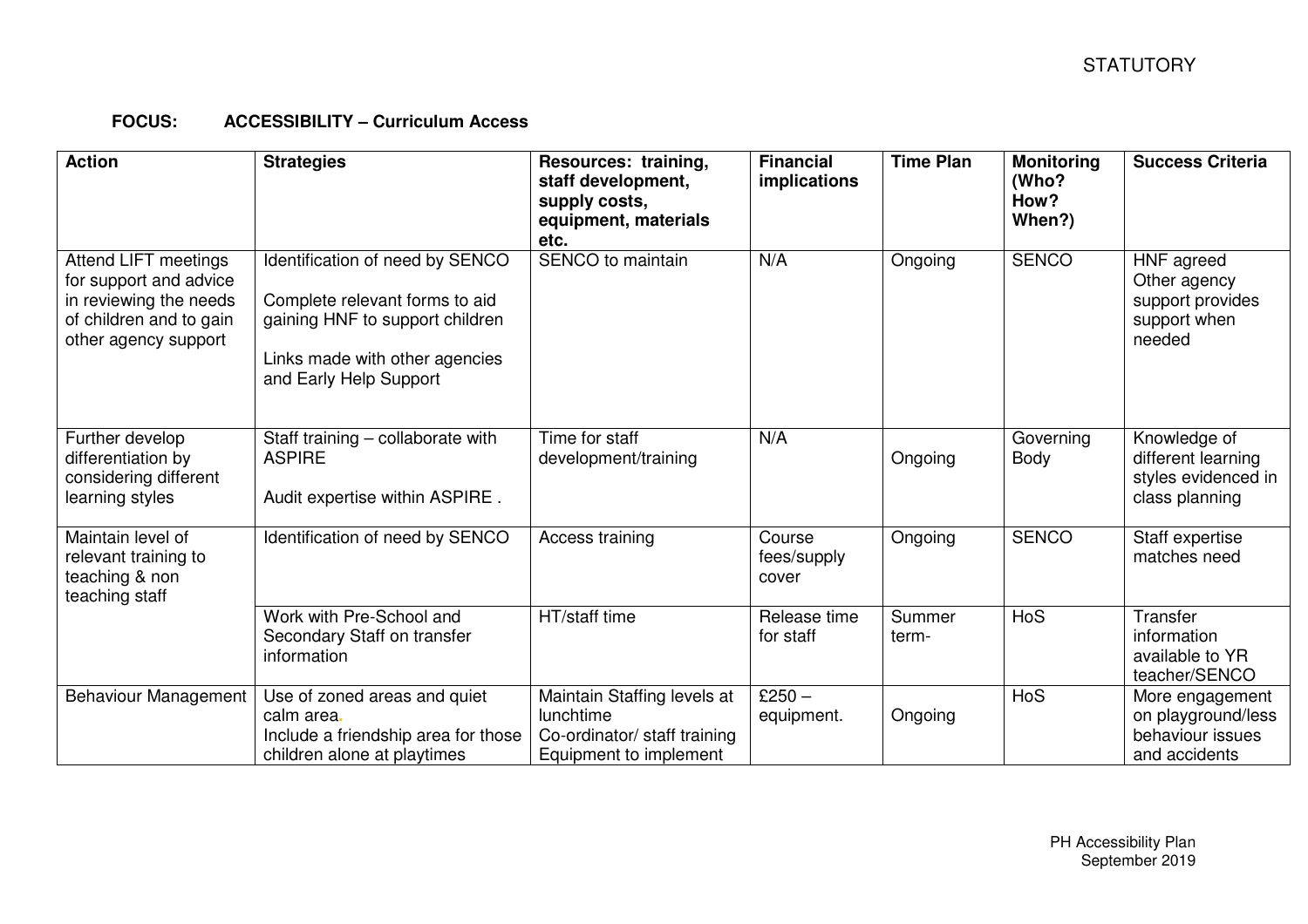| <b>Action</b> | <b>Strategies</b>                                                                                                                                                                                | Resources: training,<br>staff development,<br>supply costs,<br>equipment, materials<br>etc. | <b>Financial</b><br>implications | <b>Time Plan</b> | <b>Monitoring</b><br>(Who?<br>How?<br>When?)                    | <b>Success Criteria</b>                                                                  |
|---------------|--------------------------------------------------------------------------------------------------------------------------------------------------------------------------------------------------|---------------------------------------------------------------------------------------------|----------------------------------|------------------|-----------------------------------------------------------------|------------------------------------------------------------------------------------------|
|               | Develop playground area linked<br>to child requests/work completed<br>by School Council to make<br>playtimes more engaging<br>Training for lunchtime supervisors<br>to engage in play activities | Staff Induction<br>Staff induction/training                                                 |                                  |                  | School<br>and/or<br>governors<br>through child<br>questionnaire | Children are<br>showing more<br>empathy with<br>others resulting in<br>greater tolerance |
|               | Continue to embed new<br>behaviour policy across school                                                                                                                                          | Staff induction                                                                             |                                  | Ongoing          | Governors in<br>HoS report                                      | SIMS monitoring<br>shows low level of<br>behaviour<br>incidences                         |
| Attendance    | Review of policy as agreed in<br>policy monitoring schedule<br>Weekly monitoring of attendance<br>and follow up                                                                                  | 2 hours per week clerical<br>time                                                           |                                  | Ongoing          | Admin//HoS/<br>Governors                                        | Absence levels<br>reduced and is<br>consistent<br>with/above national<br>average         |
|               | Reports to Governors in HoS<br>report                                                                                                                                                            |                                                                                             |                                  |                  |                                                                 | Evident overtime in<br>data                                                              |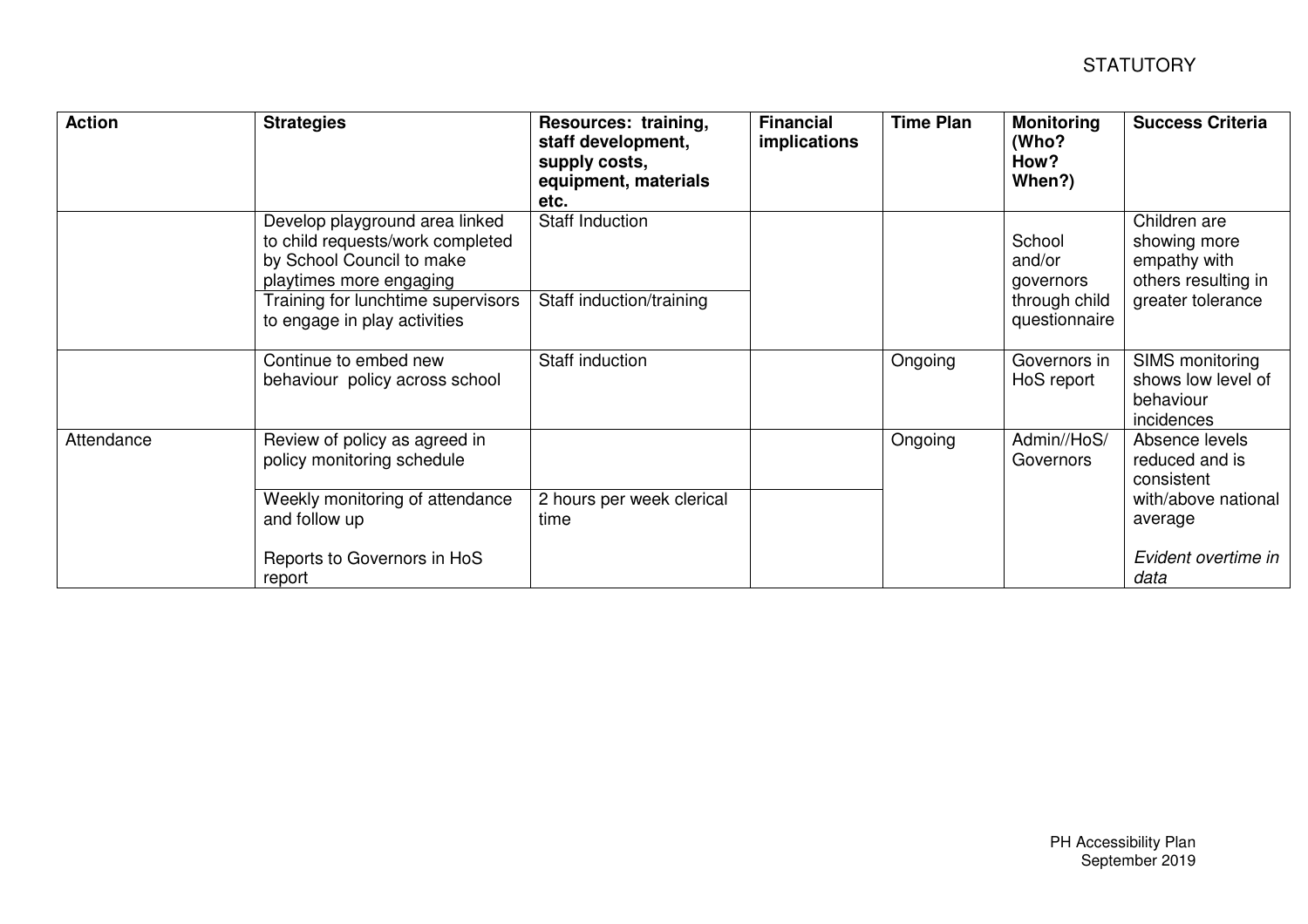| <b>Action</b> | <b>Strategies</b>                                                                                                                                                                                                                                                                                                                                                                                       | Resources: training,<br>staff development,<br>supply costs,<br>equipment, materials<br>etc. | <b>Financial</b><br>implications | <b>Time Plan</b> | <b>Monitoring</b><br>(Who?<br>How?<br>When?)                        | <b>Success Criteria</b>                                                                                           |
|---------------|---------------------------------------------------------------------------------------------------------------------------------------------------------------------------------------------------------------------------------------------------------------------------------------------------------------------------------------------------------------------------------------------------------|---------------------------------------------------------------------------------------------|----------------------------------|------------------|---------------------------------------------------------------------|-------------------------------------------------------------------------------------------------------------------|
|               | Establish good relationships with<br>all parents (using induction<br>meetings & communications to<br>reinforce values) Home/School<br>Agreement<br>Ensure parents are kept up to<br>date with child's attendance if it<br>falls below 90% or there are<br>repeated absences<br>Punctuality and attendance letters<br>sent out as appropriate – follow<br>up with EWO/Early Help support if<br>necessary | Training for Admin re<br>attendance                                                         |                                  |                  | School<br>and/or<br>governors<br>through<br>parent<br>questionnaire | Questionnaires<br>show that parents<br>are happy with the<br>school and the<br>information it gives<br>to parents |
|               | Outside agency support<br>Work with attendance officer (LA)<br>Training for office staff - kept up<br>to date with policy and practice                                                                                                                                                                                                                                                                  | Liaison time                                                                                |                                  |                  |                                                                     | Attendance<br>supported by EWO<br>improves                                                                        |